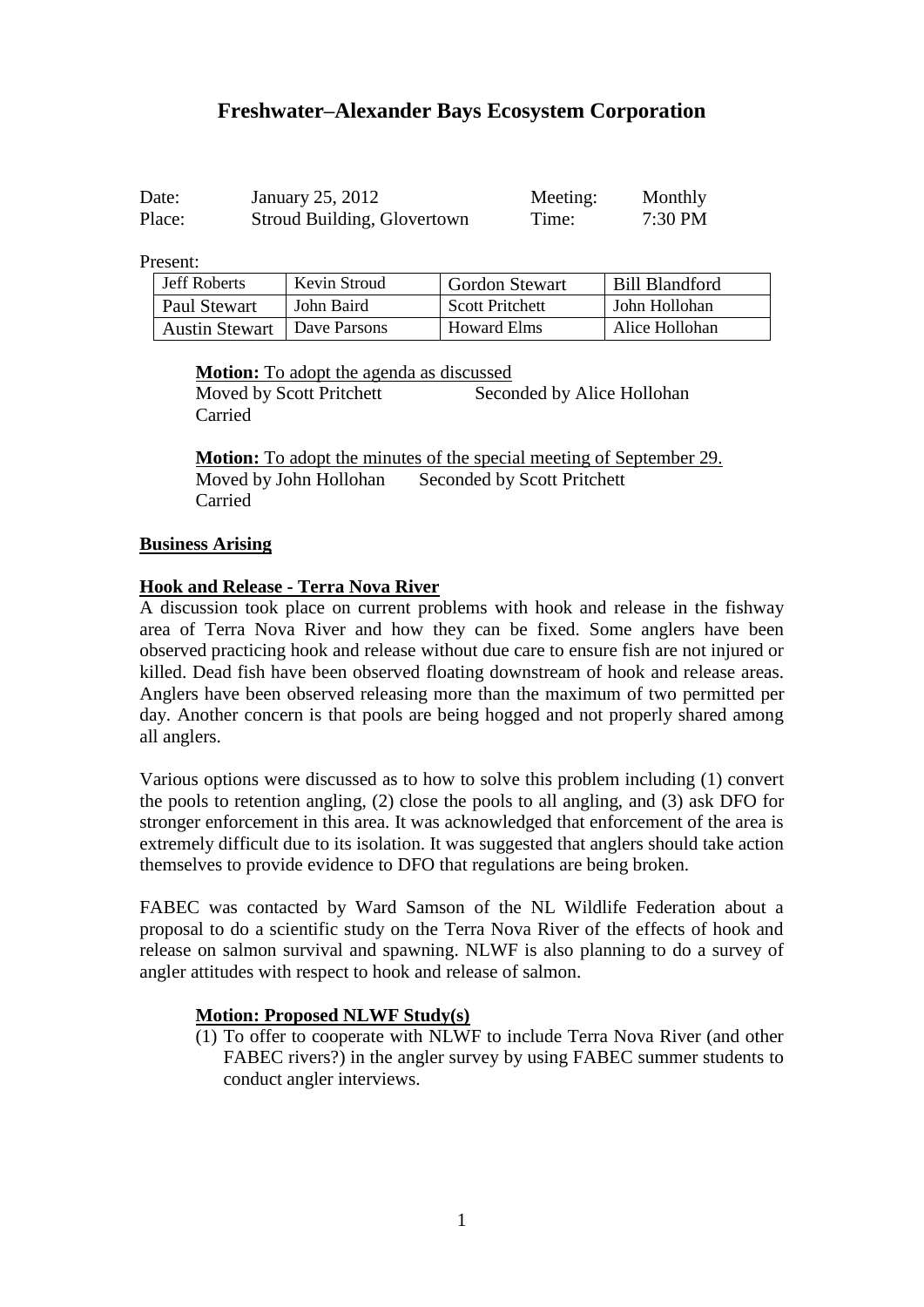(2) To offer support in principle to NLWF's proposal to conduct a scientific study of the effects of hook and release angling on salmon. Before offering full support, FABEC would like to review the detailed proposal and collect local input as well as views of DFO and other appropriate agencies.

Moved by Paul Stewart Seconded by Dave Parsons Carried

#### **Salmon Management Plan on Terra Nova River**

Further to the ongoing discussion regarding the salmon management plan for the Terra Nova River, a request will be sent to Martha Robertson, DFO biologist, for weekly salmon counts over a 10-year period. Also request weekly data on trout returns, water flow, water height, and water temperature.

#### **Lands Management – Cabin Development Areas**

FABEC has received correspondence from Jonathan Grandy of the Lands Management Division following up on FABEC's recommendations (letter sent June 17, 2011) respecting cabin development on Middle Brook and Terra Nova River watersheds. Mr. Grandy requested a map delineating Middle Brook and Maccle's Brook watersheds.

# **Trout Management on Middle Brook**

The Dept. of Natural Resources responded positively to FABEC's request that the access road to Rodney Pond be decommissioned after forestry operations cease in the area. The purpose of our request was to prevent overfishing of the watershed's unique and vulnerable trout population due to easy access for vehicles.

Biologist Rob Perry with the Department of Environment and Conservation has been studying the trout population in the Middle Brook watershed. FABEC will invite him to a meeting to do a presentation on his research and to discuss management options for improving the sustainability of the population. It is felt that a minimum size angling regulation similar to Jonathan's pond will allow for more fish to mature to spawning age.

#### **Status of Planned Decommissioning of George's Pond Road**

In August 2010 FABEC sent a letter to DNR's Regional Ecosystem Manager requesting an update of the decommissioning of the George's Pond access road as per the Five-Year Forestry Plan for District 4. No official response has ever been received although this was a subject of considerable discussion during last year's planning team meeting for the new Five-Year Plan. Verbally FABEC was informed that, due to the opposition from cabin owners, a political decision will be necessary to resolve this issue.

It was decided to send another letter to the Regional Ecosystem Manager and the District 5 Manager requesting an update on the status of the decommissioning.

# **HST Licence**

FABEC has applied for an HST licence.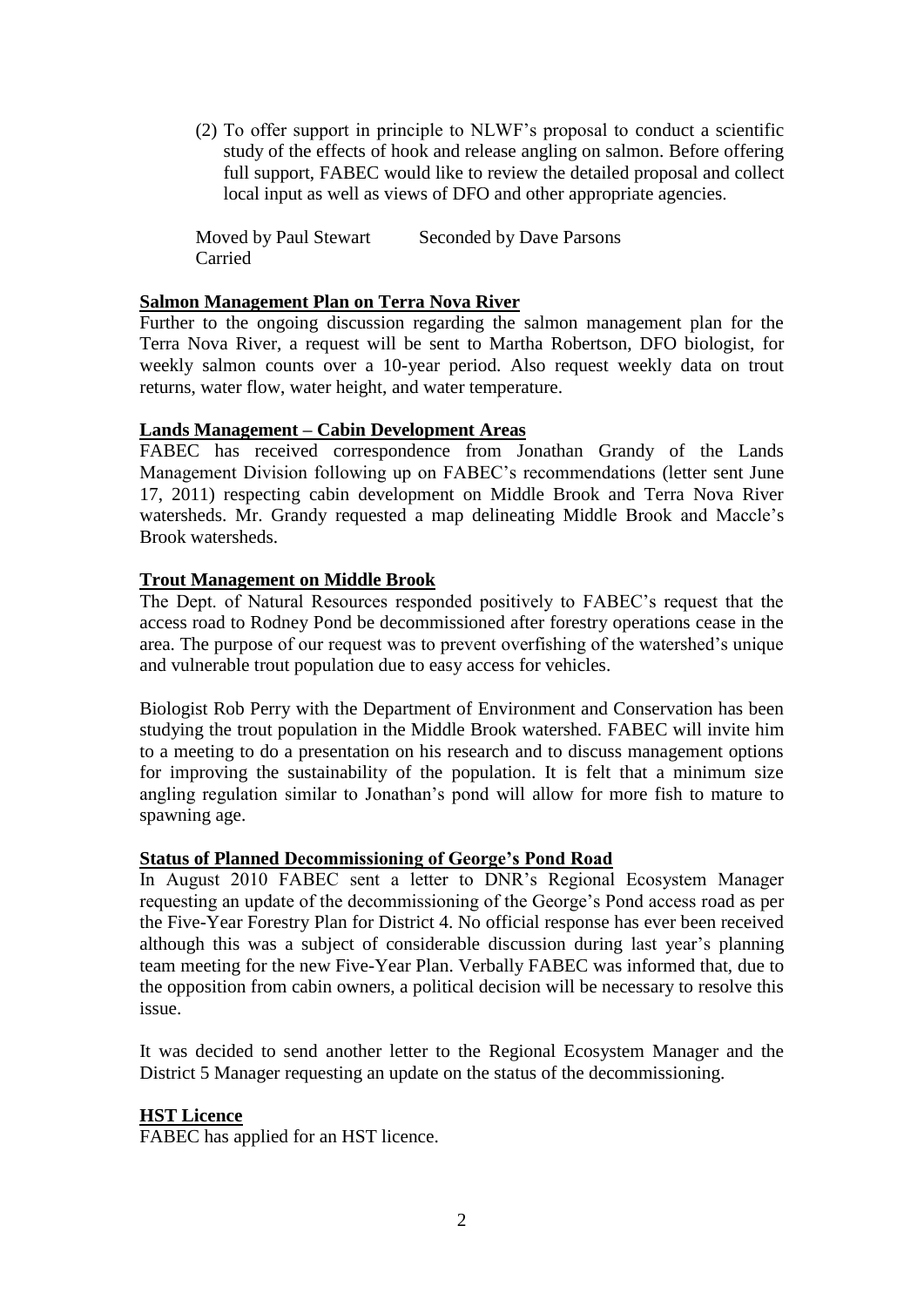## **2012 Summer Program**

Last year FABEC applied for DFO stewardship funding to help with the costs to hire a person to supervise summer students working on the fishway counting and river monitoring operations. As the program did not operate, this application was not successful.

FABEC has now applied to the Province for assistance to hire a summer supervisor under the JCP program. The contact person for the application is Patricia Osmond, Client Office with the Department of Advanced Education and Skills in Gander. An answer on this application is expected by March.

We have also applied for regular summer student funding.

## **2011 Angler's Guide**

Due to a number of questions arising on salmon angling regulations for Terra Nova River, the following email was sent to Erin Dunne of DFO.

"The Freshwater-Alexander Bays Ecosystem Corp (FABEC) would like to bring to your attention four issues regarding the salmon angling regulations for Terra Nova River.

- 1. The Angler's Guide 2011-2012 contains the following statement, *"Watershed above the upper end of the old Terra Nova Lake dam (identified by DFO signs) where the Terra Nova River runs into Terra Nova Lake, including the main stem of the river. This includes Mollyguajeck Lake to Mount Sylvester to Namedock"* The location described for the old Terra Nova lake dam is incorrect and confusing. The actual location of the former dam is at the outflow of Terra Nova Lake (i.e. where it empties into Terra Nova River). We recommend this wording be changed as follows: *"Watershed above the old Terra Nova Lake dam (identified by DFO signs), including the main stem of the river. This includes Mollyguajeck Lake to Mount Sylvester to Namedock."*
- 2. Beginning in 2009 the Angler's Guide changed George's Brook and Butt's Brook from a Class IV designation to Class III without FABEC's input or knowledge. Please explain why and how this change was made.
- 3. Penney's Pool used to have a Class IV designation for the entire season. But for a number of years, it has been DFO practice to allow retention angling after July 10 although this is not referenced in the Angler's Guide. This change occurred without FABEC's prior knowledge or input. We have not taken a position against this measure but would like to know why and how it came about.
- 4. Whereas DFO used to permit 4 salmon to be hooked and released per day on Class IV rivers, the Angler's Guide now limits this to 2 per day. Please explain when, why and how this change was made.

We would appreciate a response from you on these issues.

Thank you, John Baird, Freshwater Alexander Bays Ecosystem Corp."